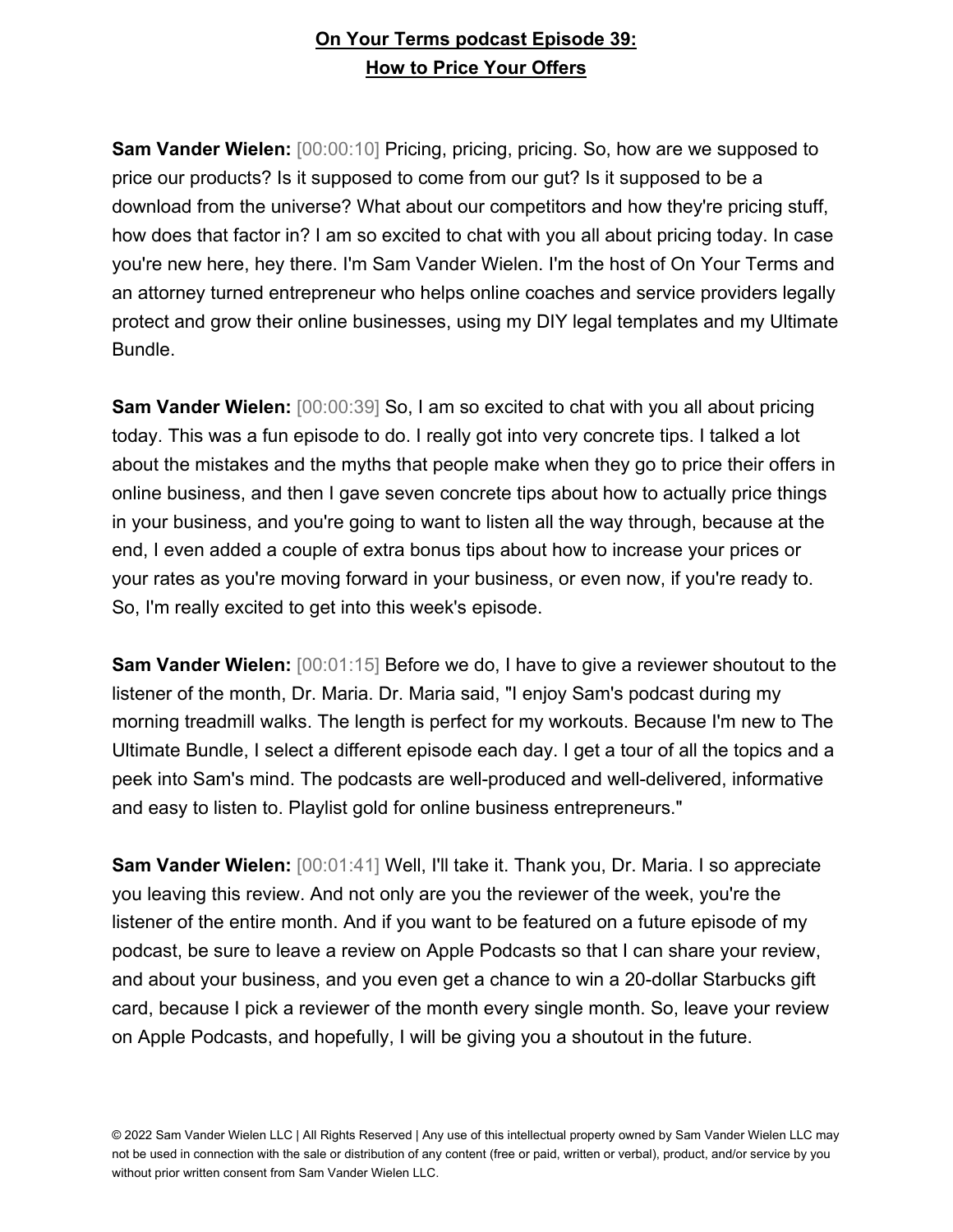**Sam Vander Wielen:** [00:02:11] Oh, and one more thing, if you couldn't tell already, I just have to apologize to you in advance, I am really sick right now. I'm getting over it. Hopefully, I'm moving in the right direction, but my voice sounds terrible. I am definitely doing my best over here, but I just wanted to give you a heads up and apologize. Hopefully, the audio is just fine. I think that the content is just as good as always. So, yeah, with that, sorry in advance and enjoy this episode.

**Sam Vander Wielen:** [00:02:40] Oh, pricing. I feel like pricing is just such a tricky area, it's such an interesting conversation, I'm so fascinated by this. Maybe it's because my husband, Ryan, he's a game theorist, and he's an econometrician, he's like always talking to me about like pricing theory and all that stuff. So, I always have this in my mind, and it's something I've seen handled really, I don't know how to put it, oddly in our industry, I guess, like a lot of things.

**Sam Vander Wielen:** [00:03:08] I know a lot of people mean well, but look, there are a lot of people in our industry who teach things about business that don't have any actual business experience. Like whether they don't have the formal education background, which I don't think you always need, but it's helpful, or then they don't even have like the work experience, life experience, and that freaks me out a little bit when I see them giving out advice.

**Sam Vander Wielen:** [00:03:32] And so, especially when it comes to your pricing, because this stuff that we're going to talk about today can really make or break your business. It can really make or break whether your business is viable. It can make or break your stress levels, right? And I'm sure that you started a business so that you could have all of these things, like freedom and flexibility, and maybe be able to better support your family or to give back.

**Sam Vander Wielen:** [00:03:56] All of those things take money, right? If we don't make money, we can't do all of those things, right? So, it's really, really important that we price things well. And when I hear people talk about pricing, I tend to hear them talk about it in more of like wishy-washy, woo-woo way, and not really give you any substantive advice. So, my goal with today's podcast episode is for you to walk away with very concrete tips.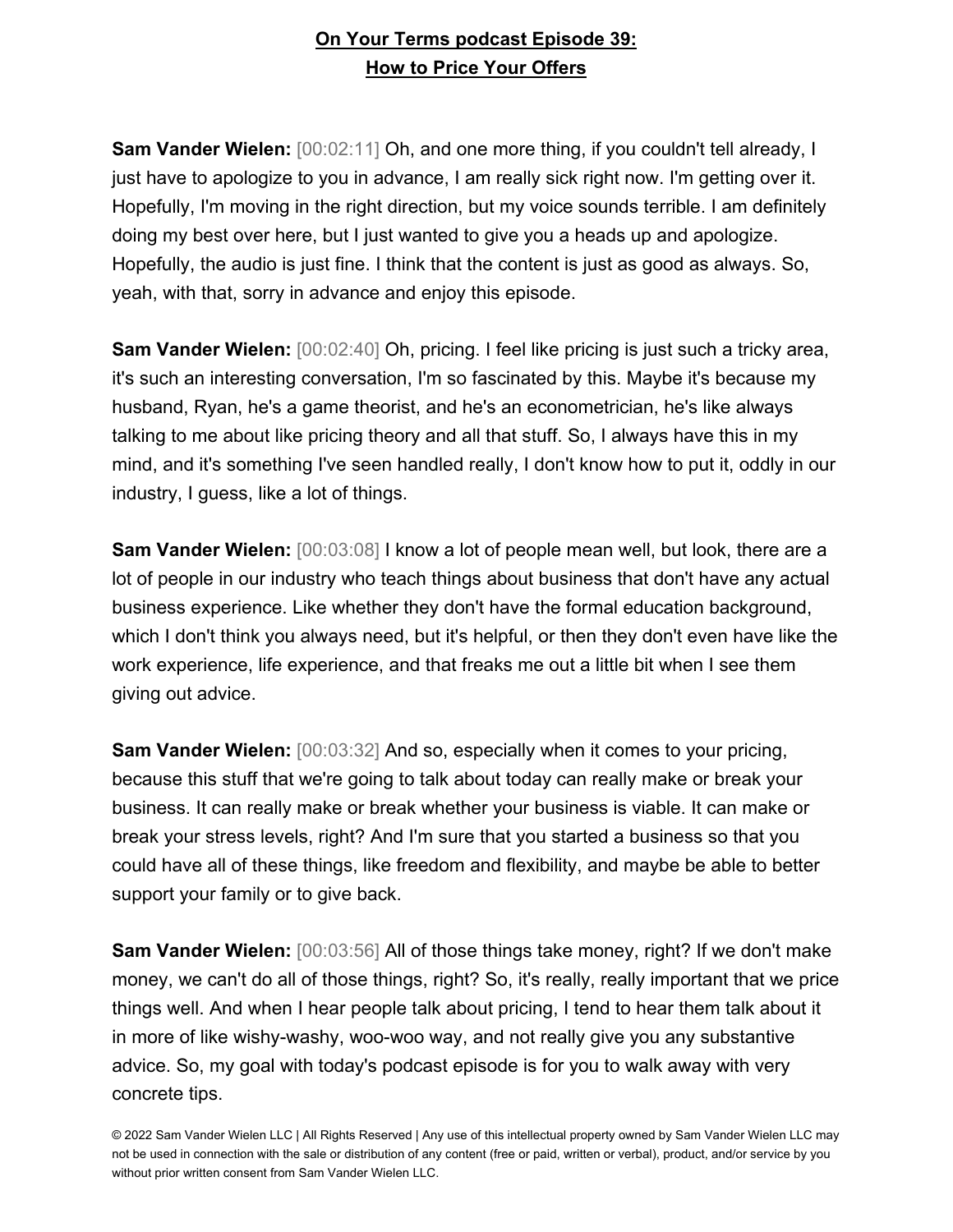**Sam Vander Wielen:** [00:03:56] Like I want you to, if you're listening to this on a walk, I think that's great, and then maybe later, you come back to the part where I give all the very specific tips. You can like write them down, sketch it out. I would love to hear from you as you're going through today's episode about like what this brought up for you about pricing, if you're going to change something, if you had an aha moment. Definitely DM on Instagram at Sam Vander Wielen and let me know.

**Sam Vander Wielen:** [00:04:41] So, what are some of the issues I see around pricing before we get into all of these tips today? First and foremost is that I see people usually, like when people are starting a new business, they'll base their prices on other people's prices, like their competitor's prices, right? So, I see this happen to me a lot, a lot of people start legal template businesses, they start following me, they get on my email list, they start using all my language, they mimic everything I do, they create the same exact products, and then they price them like \$50 lower or half price, right?

**Sam Vander Wielen:** [00:05:16] Sometimes, people come in, they like really lowball, and they'll do this kind of stuff. And it's very interesting. I see that as a strategy a lot. And we're going to talk today when I get into the tips about what part of that is a good idea, what part of that, and why it really goes wrong. I think on another hand, I also see people just go way too low. There's definitely this fear that comes up for people that's like, if I charge too much, no one's going to buy it, or on the flip side, it's like, if I charge a little, then a lot of people will, or this will somehow make it easier for people to believe in me, trust in me, hand over their credit card or PayPal.

**Sam Vander Wielen:** [00:05:55] And that's also not a great way to approach this, right? We're going to talk about why. I also see people give way too many options, right? A lot of people treat their pricing as a buffet as opposed to a menu, which is more how I like to think of it, a little bit of like appetizer, entree, dessert kind of situation. I think a lot of people treat pricing as like, here are a million options thinking, again, if I cast a wider net, then that will bring more people in, just like the low pricing strategy, doesn't work that way.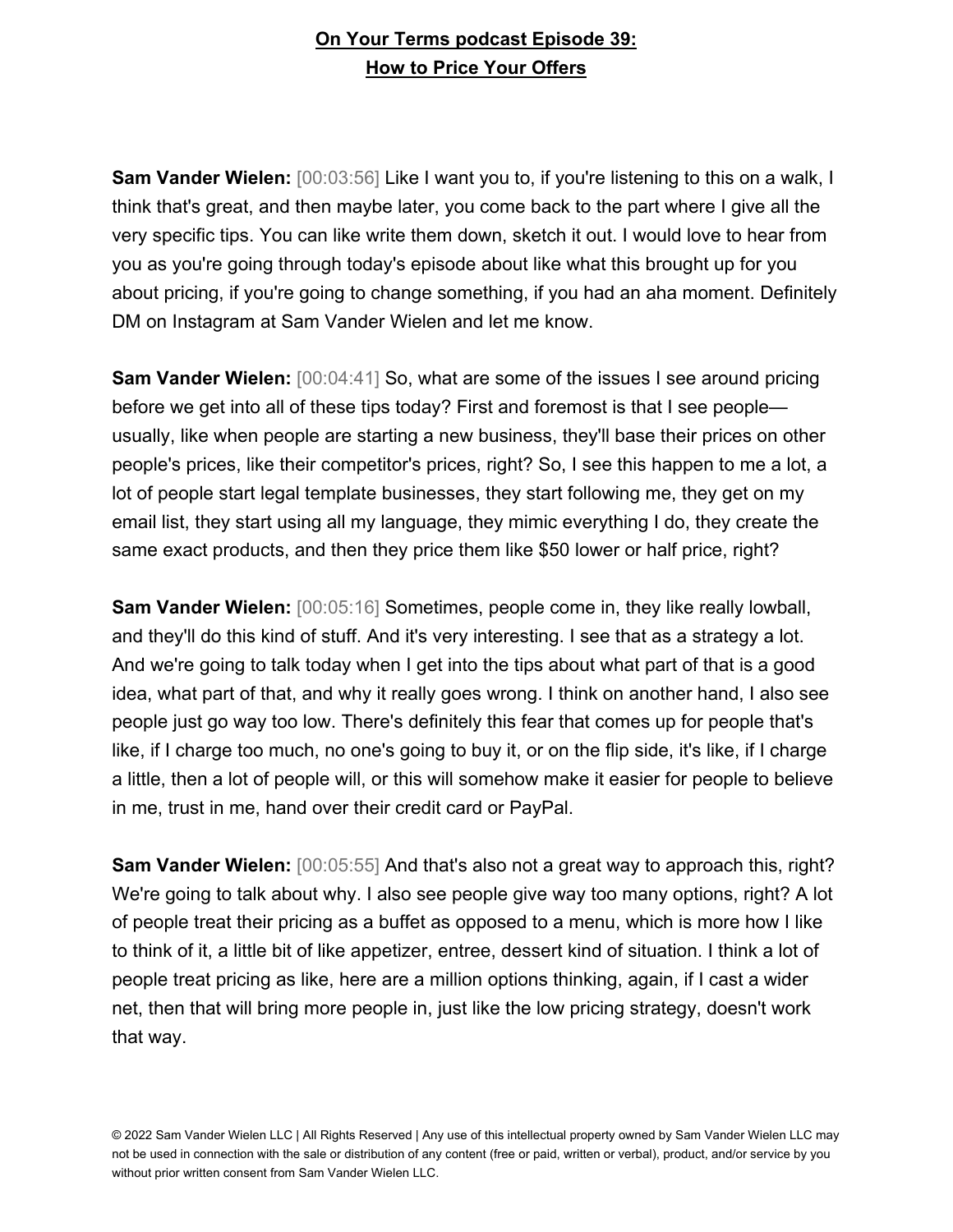**Sam Vander Wielen:** [00:06:24] People also don't create scalable or even like sustainable businesses, because I feel like scalable like can be a triggering word in the sense that people associate that with like a lot of busyness, and like selling of \$1,000,000, and creating like a Marie Forleo-sized business, and all of that, and it can mean that, and by the way, there's nothing wrong with that. But also, when you don't price things correctly, you don't even build a sustainable business.

**Sam Vander Wielen:** [00:06:50] You don't build a business that will be able to last the test of time. You don't build a business that you're going to be able to run for a long time, right? So, it is really important that we're pricing things correctly so that we are supporting you, and your business, and ultimately, your customers for the long run, right? I also see people going too far in the woo-woo approach direction, right?

**Sam Vander Wielen:** [00:07:15] And I am not an anti-woo-woo person, but for me, at least, I would say the bulk of pricing comes from more of a logical like straightforward approach, right? So, not like a, how is this feeling, what am I getting in a download kind of way, right? It's more that we really need to route these prices in reality, and in market demands, and in economic principles, but also, of course, it has to feel good, right? Of course, it has to feel like something that you're proud to stand behind.

**Sam Vander Wielen:** [00:07:48] So, we're going to talk about today like, how do we tap into some of these more woo-woo recommendations of how we have to approach our pricing, but how do we also make sure they're based in reality? Right? And I also want to talk with you today about another problem that I see when it comes to pricing, what I often see is that you're looking for a right price to justify feeling okay or worthy charging that amount for your services, your program, your product.

**Sam Vander Wielen:** [00:08:21] But if Sarah over there is charging \$1,000 for her services and you're not going to be able to stand confidently in asking for that much, or it's not rooted in reality or some of the principles that we're going to talk about today, it doesn't matter what Sarah is charging, right? So, that's why this whole like looking for the "right price", like how much are people charging for a consulting session? How much are people charging for copyrighting?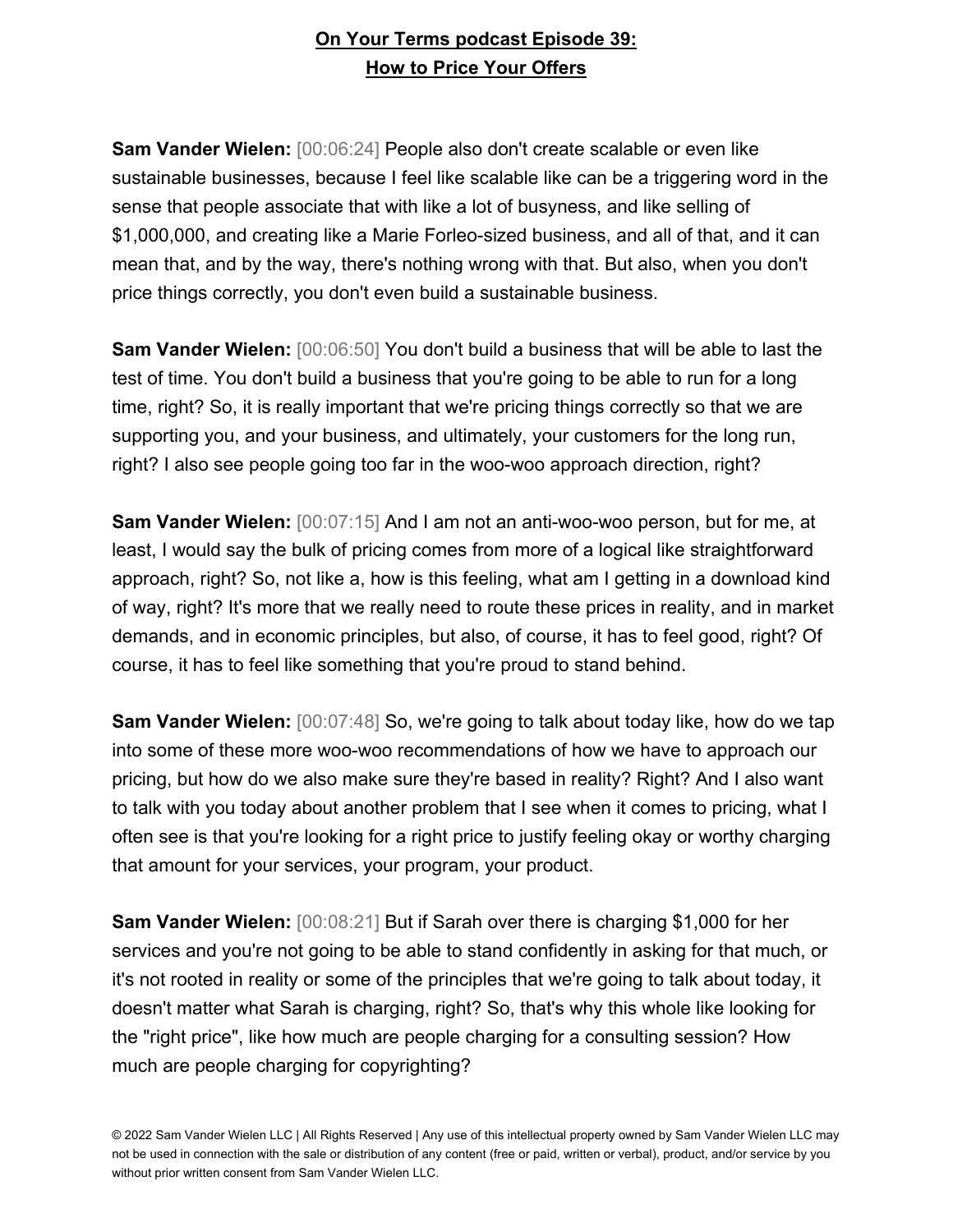**Sam Vander Wielen:** [00:08:46] Like that won't necessarily matter if you're not doing it the same way, if you're more or less experienced, if you are targeting a different audience, right? There are going to be so many different things that we're going to talk about today that I think, I hope, that you'll walk away from this being like, oh, it doesn't really matter what he or she is charging, like it has to do with a lot of other stuff, right?

**Sam Vander Wielen:** [00:09:06] So, let's get in to these tips. What can you do? How can you price your offers appropriately to build this sustainable business, to build something that actually supports you, makes a living for you, actually helps people? You know that that is a big goal or thing that I harp on a lot, too, is that we tend to focus a little bit too much on ourselves and not like on, is this product actually good? Does this product actually help people?

**Sam Vander Wielen:** [00:09:31] So, we're going to talk about that today. Alright. Let's get into number 1. Tip number 1, when it comes to pricing your offers, is value. Okay. We're going to talk about value first. There are two aspects of value that I want you to think of when we're talking here about tip number 1. The first is from your perspective, and that is, what is the value of your time? Right? This one is focused on you.

**Sam Vander Wielen:** [00:09:59] This work, this program, this offer, this coaching session, whatever, how does it impact your time, your energy, your attention? How much of your expertise does it take up from you? Right? And then, on the flip side, we're going to turn the flashlight around from being focused on us to others, what is the value of our impact on them? Does it have a financial impact on them? Right? And don't just think of this in such concrete terms, like a lot of times, what I'll hear from friends or from customers are like, well, I'm not a business coach, and business coaches are the only ones that can charge that much money, because they can make a direct connection between how much money they make people, right?

**Sam Vander Wielen:** [00:10:42] They can say, oh, if you take my course, you'll make \$10,000 a month or whatever nonsense they're selling. So, do not fall into that trap. First of all, that is a limiting belief. That is a story that we are telling ourselves. It is not true, right? I sell legal templates for goodness sake, right? I sell legal templates. I cannot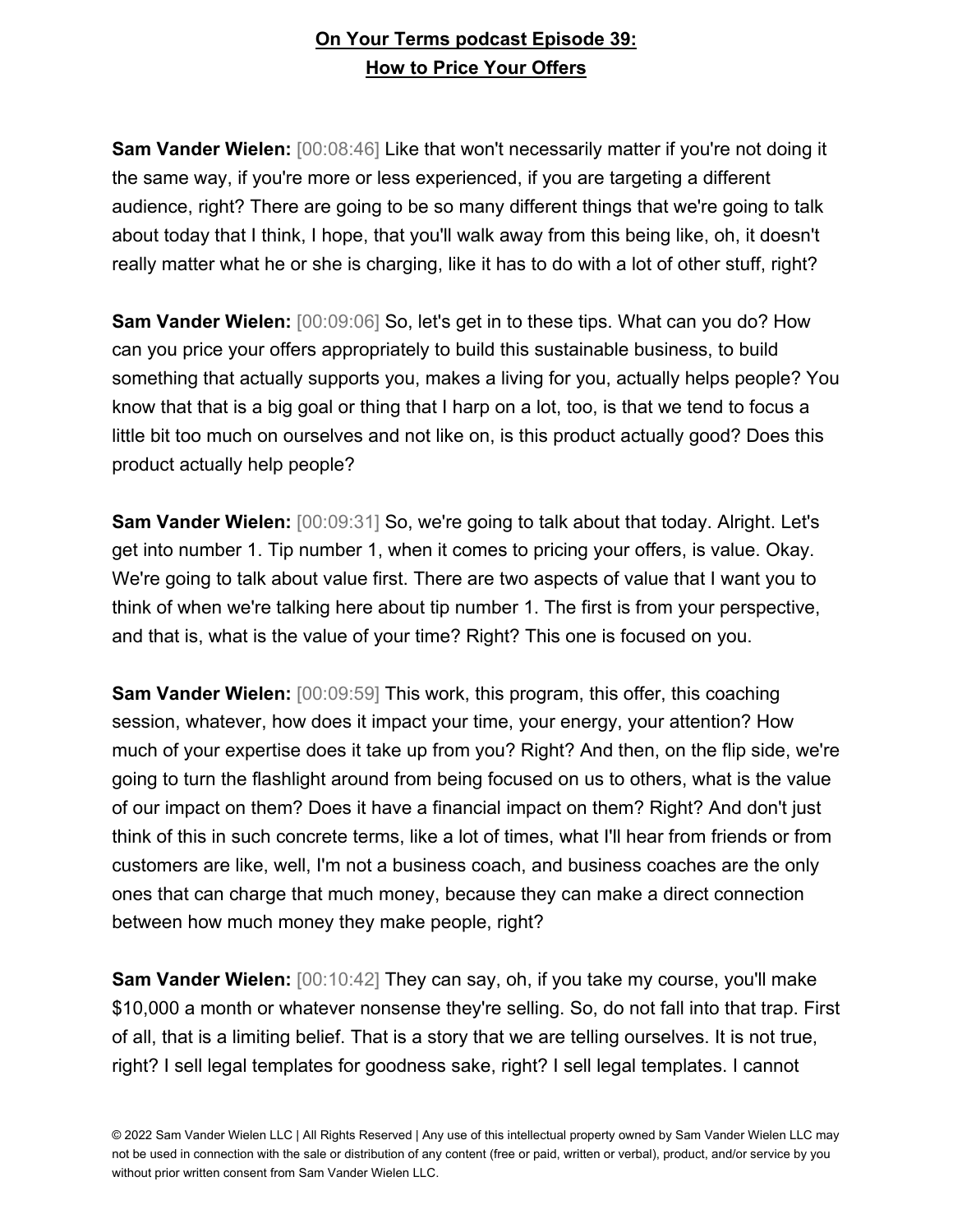make the argument of like, if you have a privacy policy, you're going to make way more money, right?

**Sam Vander Wielen:** [00:11:05] I sell a hell of a lot of legal templates, so I know I have friends who do all kinds of things, from dating to bar memberships, to career coaching, so many different things, lots in health and wellness things. First of all, you can still have a financial impact on people if you do health, career, dating, coaching, all that kind of stuff, copywriting, web design, you still have a financial—it's an indirect financial impact, right? Just like I would argue if you like legally protect your business, you would have a more successful business in the long run, or even in the short run of like being taken more seriously, you feeling more confident, therefore you put yourself out there more, therefore you make more money, right?

**Sam Vander Wielen:** [00:11:44] So, pretty much all roads lead to money, but please don't buy into the story that the only thing that matters is money. Maybe you help your clients with time, right? Like you teach them how to meal prep, and that helps them with time. I mean, meal prep helps with money, too, because you would waste less food and go out to eat more or less, so that would help you, but you know what I mean, right?

**Sam Vander Wielen:** [00:12:05] Maybe you help people find a more fulfilling career. Maybe that career pays more, maybe it doesn't, but they would probably pay a hell of a lot of money. Like when I was a corporate lawyer, I would have taken a pay cut to be happier, to be in a better job. I did. I left my "stable income" as a lawyer, and I went to start my own business, and made \$0 in the beginning. So, don't get it twisted that like everything has to do with money on the impact and the value that you have with people, right?

**Sam Vander Wielen:** [00:12:34] But honestly, I think most things can be like eventually drawn to that point. But I want you to think about the kind of impact that your work has on them, and what is the value? What is the financial value of somebody finally feeling confident in their body, finally finding a workout that they love, finding a career they love, finding a person they love, all kinds of things? Right? So, we want to think about that.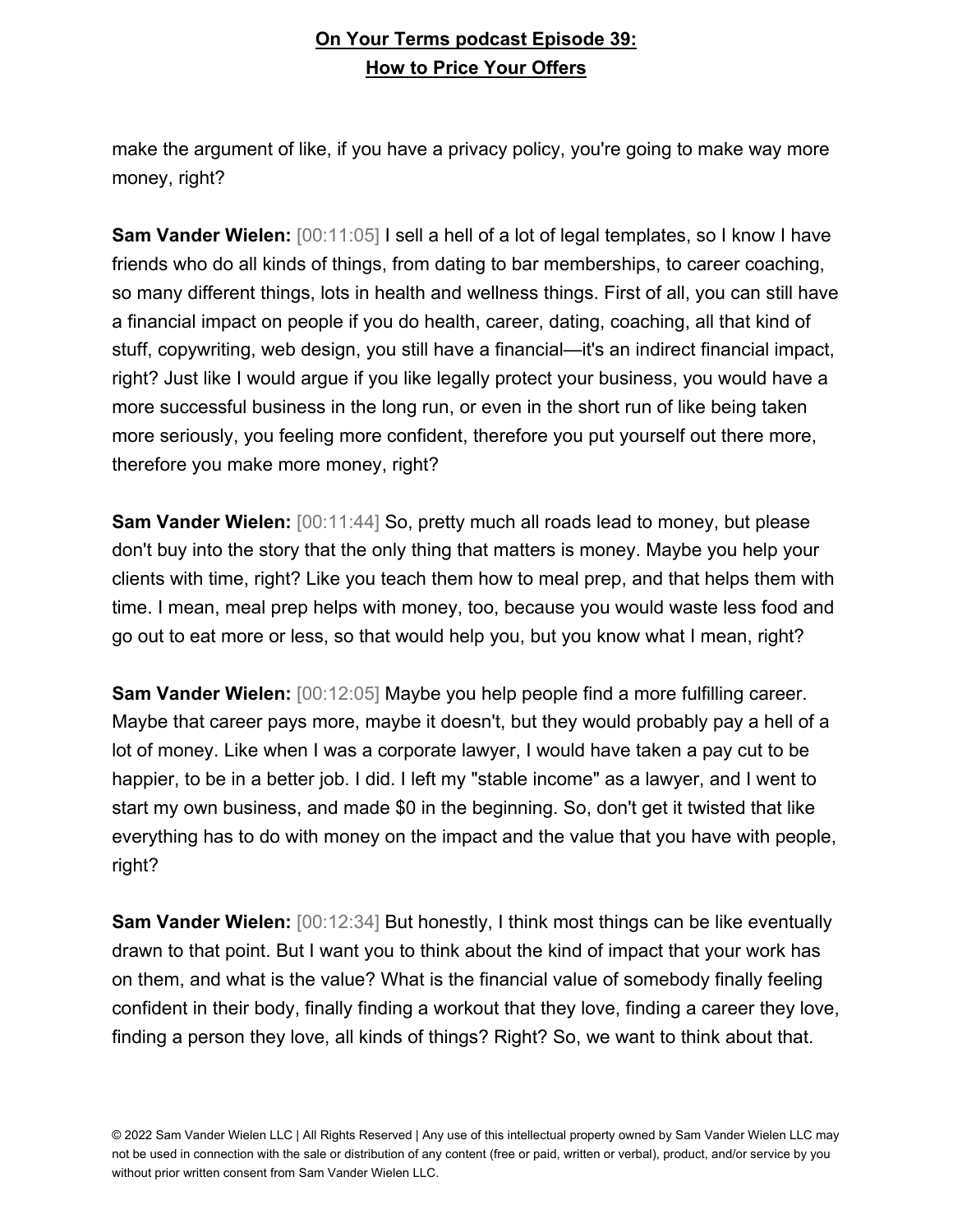**Sam Vander Wielen:** [00:12:57] Before we move on from value, I also want you to think about, in your own business, like maybe you offer different services or products that do each or either of these, which is totally fine and normal, or maybe you always focus on one or the other, but I think it's something to note, is your offer that we're talking about pricing advice or consulting, where you're listening and offering feedback? Right?

**Sam Vander Wielen:** [00:13:26] So, you're on a coaching session, someone's telling you about themselves, telling you about something they're struggling with, and then you're offering advice, or is your work rooted in implementation? So, is it advice and consulting or is it implementation? So, when I say implementation, I mean, you're designing a website for somebody, or writing copy, or doing graphic design, you're managing their social media.

**Sam Vander Wielen:** [00:13:47] It's not like a right, wrong thing, or whatever, but you might think about pricing things differently. So, if you have three offers, and two of them are advice and consulting, but one is implementation, you might price those differently, because with your implementation one, we really have to factor in all of your time, right? Whereas, with advice and consulting, you might only spend an hour on the phone with somebody, but the advice that you're giving them, that you're boiling down and giving them in 45 or 60 minutes might have taken you 10 years to learn, right?

**Sam Vander Wielen:** [00:14:17] And so, you can't do this on like, oh, I'm going to charge \$200 per hour, and then apply that same \$200 to an implementation or advice and consulting, right? Because even though you might only be spending that 45 or 60 minutes in advice and consulting mode, that is made up of a lot more value than just that hour, right? There are lots of things that come into that.

**Sam Vander Wielen:** [00:14:41] So, this is very, very familiar territory to me, because as an attorney, it's like people can ask me very complicated questions, and it might only take me a minute or two to respond to them, but the reason I'm able to respond to them so quickly is because of years, and years, and years of hammering away at super, super heavy legal books, three years of law school, four years of undergrad, working in a state supreme court, an appellate court, all of these things, working in a big corporate law firm, all of those experiences, every single moment of those experiences, every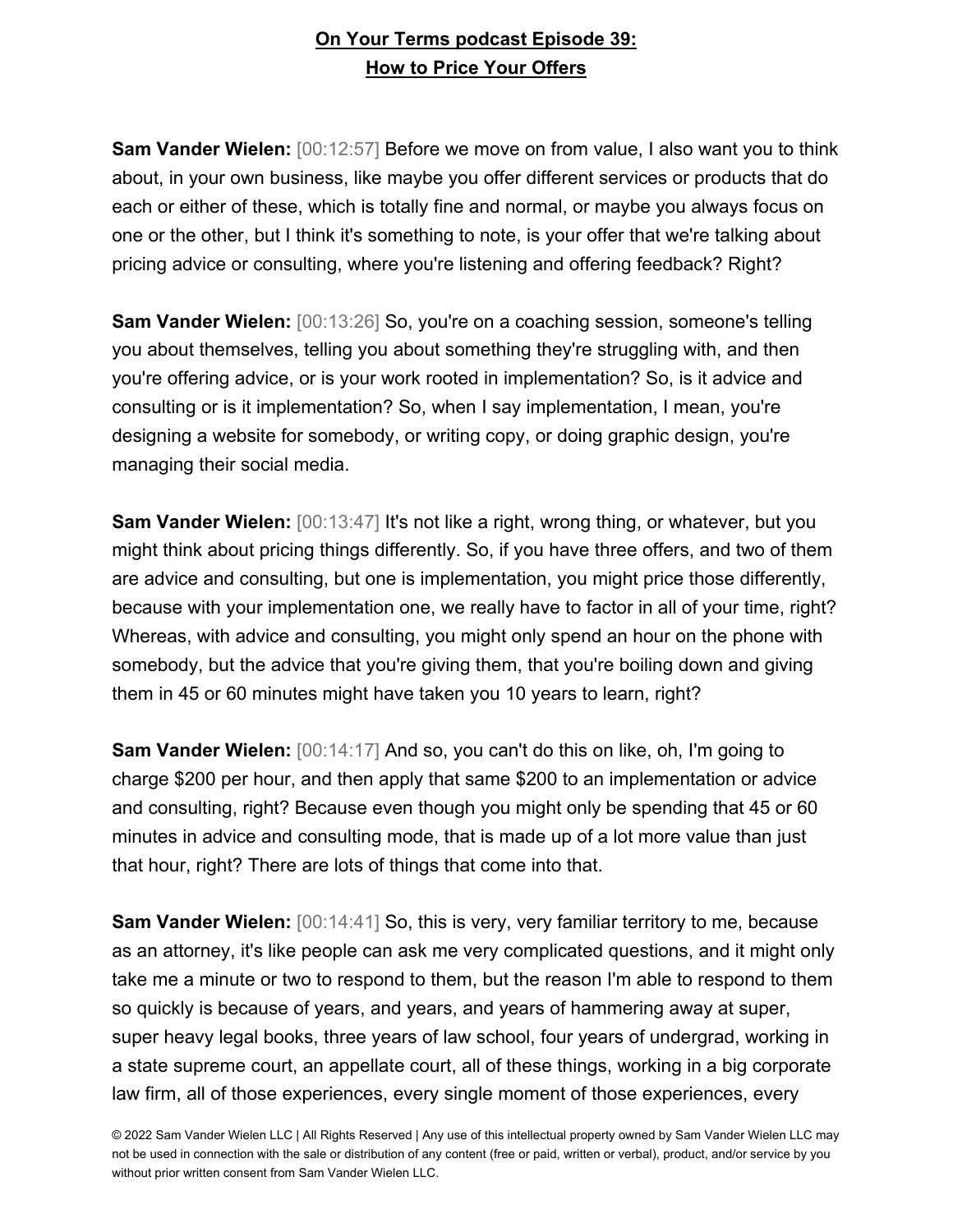hurdle I had to jump over, like studying the bar in two states at the same time, that all leads to being able to give that advice. So, imagine if I was only pricing my time and my value as like the two minutes it took me to give that person that advice, that's not going to be a sustainable strategy.

**Sam Vander Wielen:** [00:15:37] Have you ever felt lost about where to begin with the legal side of protecting your online business? Some people say you can just wing it at the beginning and get officially set up later. Not a good idea, by the way. Whether you're afraid to even start working with clients, because you don't want to do something wrong legally, and then get in trouble, or your business is growing, and you sort of forgot to take care of the legal pieces, I've got you.

**Sam Vander Wielen:** [00:15:59] I don't want you to live in fear of the internet police coming after you and your business, but you do have to do certain things, and get certain things in place in order to legally and safely run your business online. As much as it just feels like an unregulated Wild, Wild West online, that is very much not the case. As an attorney turned entrepreneur and former corporate litigator, I can assure you that there are rules, there are real steps that everybody who runs or starts an online business needs to take.

**Sam Vander Wielen:** [00:16:27] And you're not behind at all, we can get you set up in following the rules right away. In fact, we can even do it today. I want to teach you the five very simple steps to take to legally protect and grow your online business. You don't need an MBA to be a successful entrepreneur and stay out of legal hot water, but you do need to dot your legal Is and cross your Ts in a few key areas that can't be skipped.

**Sam Vander Wielen:** [00:16:47] That's exactly what I'll teach you in my free one hour legal workshop called Five Steps to Legally Protect and Grow Your Online Business. Just head to mylegalworkshop.com, drop in your email address, pick the time, and I'll send you a link to watch the workshop video whenever you have time. This is the best place to begin if you're just getting started legally legitimizing your business, so head on over to mylegalworkshop.com and sign up to watch Five Steps to Legally Protect and Grow Your Online Business now.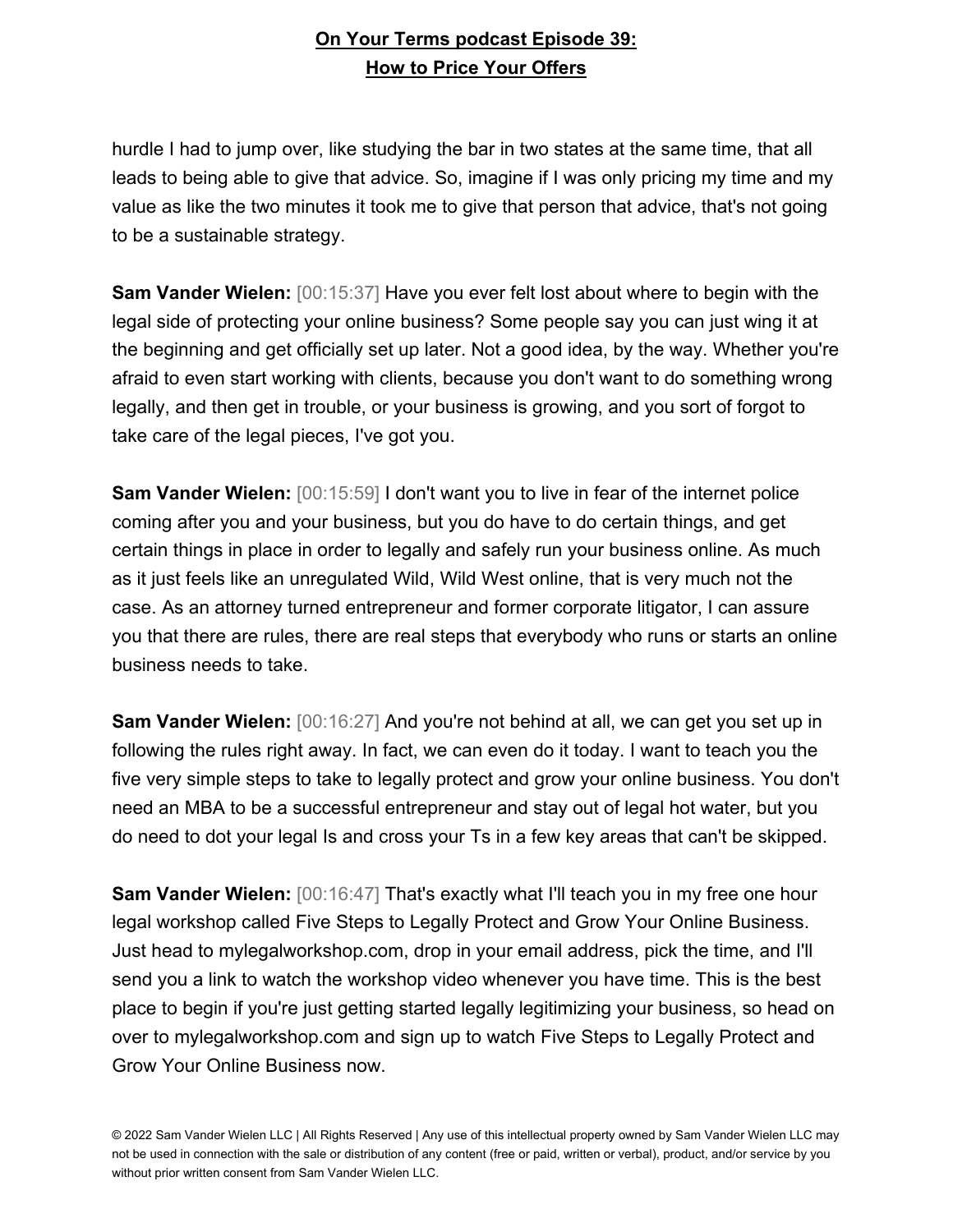**Sam Vander Wielen:** [00:17:16] Alright. Let's move on to tip number 2 on how to price your offers. Now, we're going to talk about quality. Okay. So, first, we talked about value. Now, let's talk quality. Let me give you an example first. When we talk about quality, we're talking about, what is the quality of the work that not only you're providing, but also that you want to provide? Right? So, on the podcast and in The Ultimate Bundle, I talk a lot about how I think one of the cool parts about being a business owner is that you really get to decide a lot of things in your business, right?

**Sam Vander Wielen:** [00:17:46] You get to make decisions about what your return policy is, and like how you price things, and like how you hold your sessions, and all of that, and you also get to decide what kind of quality you want to provide. So, you might have heard me say many, many times in the past that I'm very focused on building legal templates and a legal education business for online business owners that is more like a Nordstrom than a Walmart, right?

**Sam Vander Wielen:** [00:18:11] So, I want to provide really high quality, both of my products, but also of my service. And there's only so much I can do. If I was to sell my templates for \$50, \$100, I can only imagine how many more people I would have, and I would see the quality go down, because I can barely keep up with the volume as it is, and my prices are what they are. And so, I want to provide really high quality.

**Sam Vander Wielen:** [00:18:38] So, that's something to keep in mind when you're determining your prices, because if you want to offer really high level quality product, and services, customer service, all that kind of stuff, then it's not going to make sense if you're working with a million people, so why are you pricing your offers in a way that you're hoping to attract a million people? Right? And this is not to pick on like anybody in particular or any particular like situation I've ever seen, but I see this a lot with like people who have kind of social media manager-type businesses, any of those kinds of businesses.

**Sam Vander Wielen:** [00:19:10] So, people will be contractors in a person's business, especially when they're new, they'll set their prices really low, thinking that they have to be low to attract customers, and then they start getting all these customers to offer services, too, but then they're not doing like a super duper job, because they're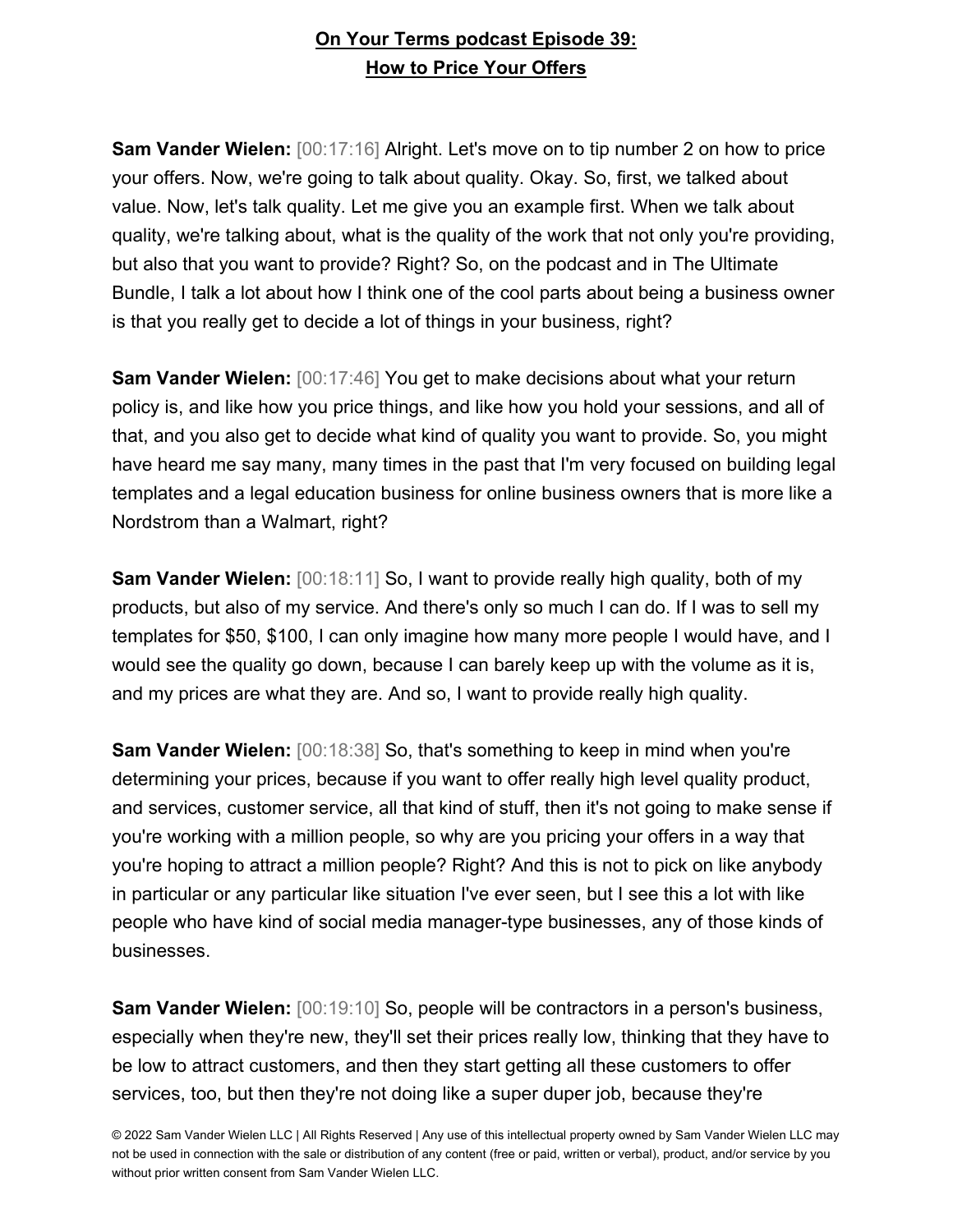stretched so thin running around trying to help a million people, which, in turn, leads to a lot of like client turnover, people not really respecting their work, not offering a ton of testimonials or something like that, and ultimately, not helping that social media manager, in this example, to grow and to develop their skills, which is what they would need to charge higher prices, right?

**Sam Vander Wielen:** [00:19:51] So, it always scares me off personally when somebody is really cheap, because I think, wow, they're going to have to work for so many people in order to make that work, right? I just went through a huge round of hiring, and I got a lot of of resumes and job applications from people with all different salary and hourly wage requirements across the board, right? And when somebody was really low, it prompted me to ask a lot of questions about like, how many other people do you work for? How do you manage your time? How would I fit into that? Right?

**Sam Vander Wielen:** [00:20:25] And it made me feel actually much more comforted when somebody wasn't necessarily the cheapest, and then we would talk about it, and they would say, well, I do that, because I like to work with a few people, and really dig in, get to know their businesses, be available to you, and have room to grow, right? Not only with my business, but with their own business, their own education, their own like skill development, right? So, that means a lot to somebody like me. So, if it helps you at all to think of it from the reverse side of like somebody like me hiring somebody like you, I'm never looking for the cheapest, right? So, I think that's just something to keep in mind.

**Sam Vander Wielen:** [00:21:04] Okay. Tip number 3 on how to price your offers is that you need to factor in your experience. What is your experience level, particularly like with regards to, who else is in your space? Right? So, most people in your space, like do they have a degree of some sort or certification of some sort? Do you have that? I think that's a really good way to just look around and see kind of how you fit into this whole picture, right?

**Sam Vander Wielen:** [00:21:29] I also think that it's a really good area of growth and development for you depending on what kind of business that you have, that if you're feeling a little bit freaked out about how much you can charge and maybe you're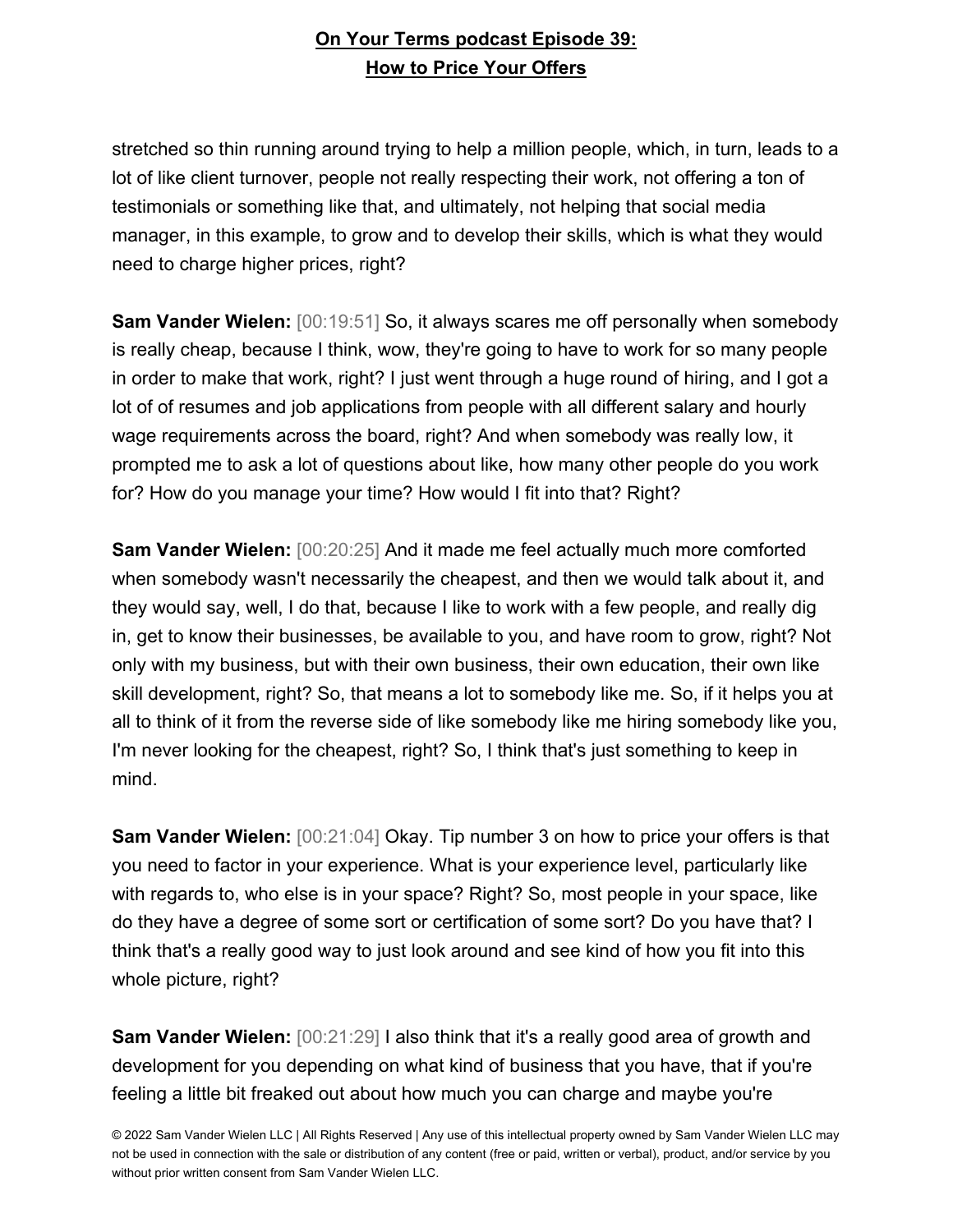struggling a little bit with imposter syndrome, first of all, we have to work on the imposter syndrome thing, and it doesn't always mean just like gathering more degrees in things, but on the other hand, as you gather additional degrees, or certifications, or you take a program, or a course, or you get some other credential of some sort, that does boost your credibility with being able to charge more.

**Sam Vander Wielen:** [00:22:06] And you need to charge more accordingly as you are getting more and more experienced. It can also just be that you're continuing to work with more and more clients. You've maybe tackled new tech tools, or you've learned some new skill, or you helped a client through a really important problem, and you'd be able to confidently talk about that, and that will help you to boost your prices the next go around, right?

**Sam Vander Wielen:** [00:22:32] So, that's something to think about. When it comes to this area, research is helpful, I think, in like looking at what other people are charging, like, oh, this person's like a health coach or this person's a copywriter, they seem to be like kind of similarly situated to me, just remember that other people's prices in general are not a floor or a ceiling, right? So, you do not have to be—it's not like you can't go any higher than them and you don't need to go lower than them. It can really be based on a lot of these other factors.

**Sam Vander Wielen:** [00:23:03] Tip number 4 is that I want you to focus on scalability and creating a profitable business when it comes to pricing your offers. So, this service or this thing that you're trying to price, how does it fit into your business overall? Is it your main offer? Is it your only offer? Is it one of 30 offers? Right? That might help you, first of all, to cut some offers if you have a lot, but it also might help you to understand, if this is your premium offer and this is a thing that you're going to be spending the most time, money, energy, effort, attention on, it needs to be priced accordingly, right? If you're offering some sort of VIP-level service, then it has to be priced accordingly, right?

**Sam Vander Wielen:** [00:23:41] So, I think that the price can also reflect, like connote a level of care, attention, importance kind of thing. And so, like I know once when I worked with a very like expensive business coach, she hardly takes on any one-to-one clients. So, you're paying a lot of money, yes, it's based on her experience, and the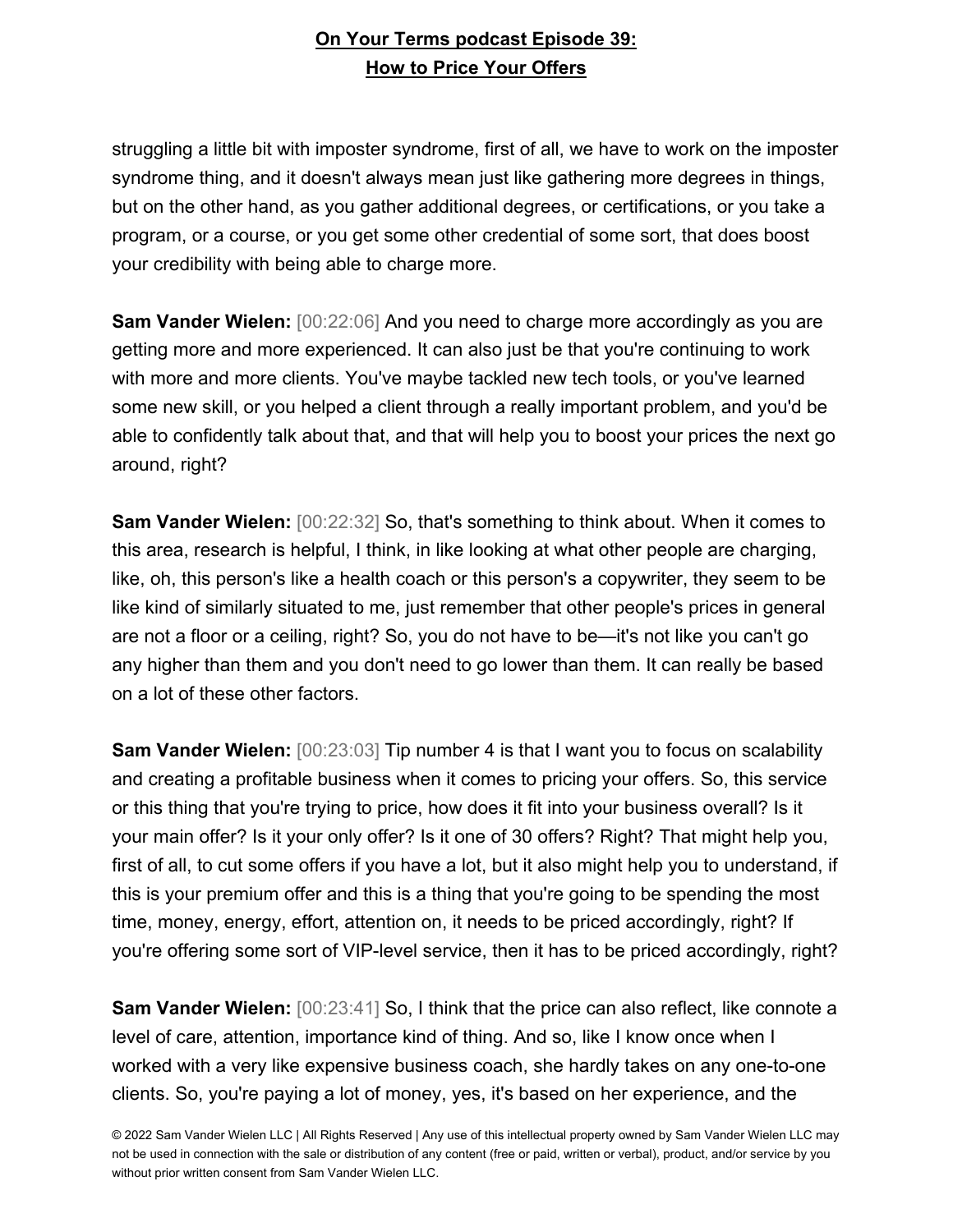quality of her service, and all of that, it's also based on the idea that she hardly takes anybody, and so you're really getting a lot of her attention, right? So, think about like if you're trying to create a premium experience, does the price kind of reflect the fact that that's going to be offered?

**Sam Vander Wielen:** [00:24:20] Okay. Tip number 5 is all about marketing. So, I think one big mistake that people make when it comes to pricing their offers is that they will try to price an offer that doesn't make sense based on who they're marketing it to, right? So, you kind of need to reverse-engineer this and first deciding, who are you selling to? Right? You need to know who your ideal client is, and I've talked a lot before about how I do not believe in the BS like, oh, does she shop at Target or Walmart? Does she wear made-well jeans? Like does she love chocolate or berries?

**Sam Vander Wielen:** [00:24:51] Like I don't know, all that nonsense. I do not think that is the way to pick your ideal client. Your ideal client is somebody who has a specific pain point struggle, you really understand that, like you understand the interworkings, the neurons that are like firing or not firing in her brain, and why, and what's going on, what's keeping her up at night, what her dreams and desires are. And then, you have to be the expert who can resolve that to get them from point A to point B.

**Sam Vander Wielen:** [00:25:20] And so, when you're thinking of it that way, we also then can factor in pricing, right? So, the example I always use is like if you were creating a business for college freshmen, you were like, oh, my product is perfect for college freshmen. And then, you're like, it's going to be \$10,000 a month. Like what college freshmen are paying \$10,000 a month for your service? Right? It's a silly example, but the point is just making sure that we're not creating an offer and a product that doesn't make sense pricing-wise for our ideal client.

**Sam Vander Wielen:** [00:25:56] On the other hand, we also see people, even once they have like a good ideal client in mind, they then use language, and copy in social media and their emails, whatever, on their website that basically ends up attracting people who have money issues or who like are nervous to spend. If you always are talking about like coupon-clipping and budgeting, you might attract people who are a little nervous about that, right?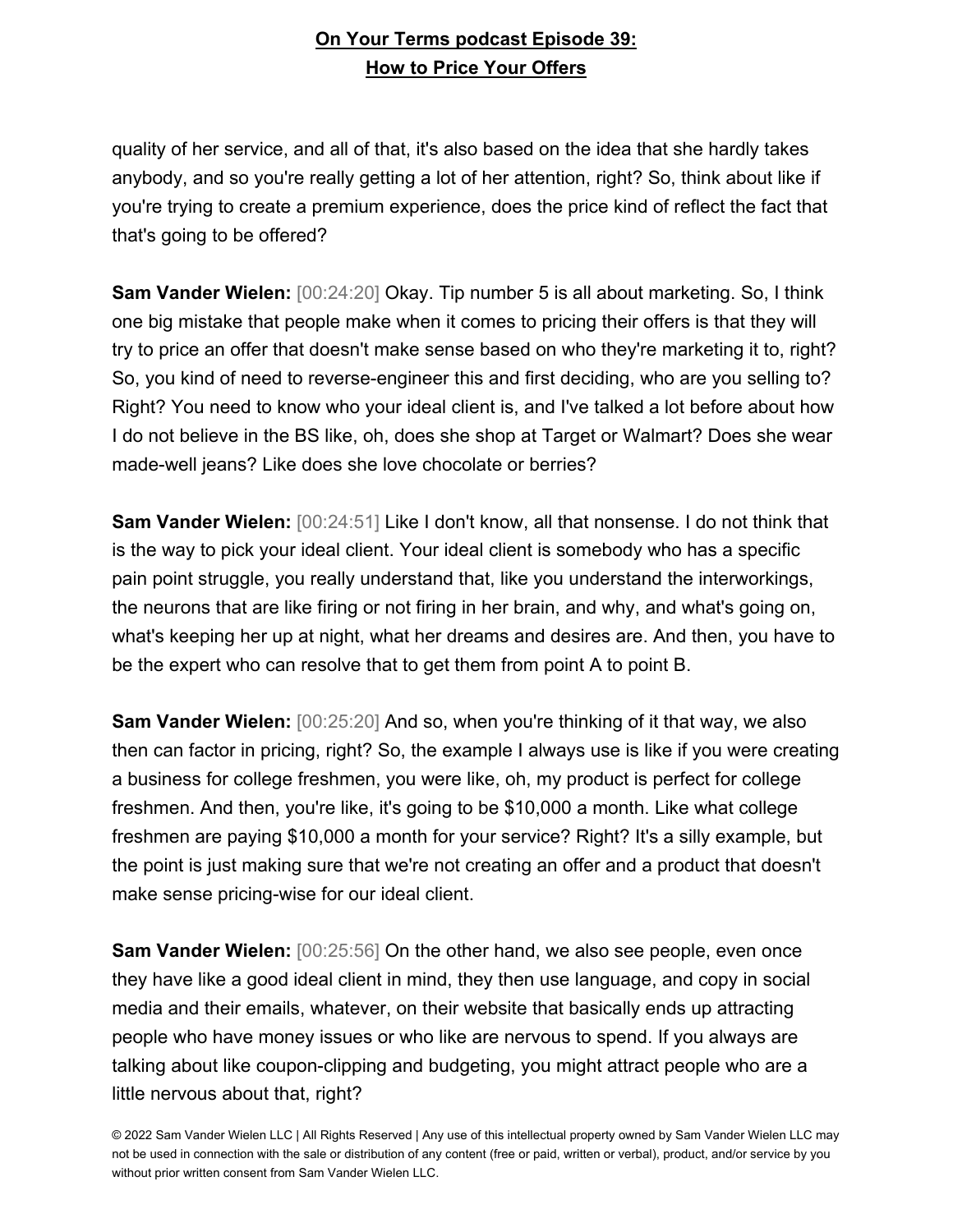**Sam Vander Wielen:** [00:26:20] So, it's just something to keep in mind as to how we're marketing to them. You have to think about what issues or roadblocks might come up for your ideal client based on how you're pricing it, right? So, for example, if my content was all content that was focused on like how to pay \$0 for legal support, or you don't need a lawyer, like save your cash, how to write your own contract so that you can not pay a lawyer.

**Sam Vander Wielen:** [00:26:48] And then, I like taught them some of these tips, and then was like, and now, buy my Ultimate Bundle or buy my legal templates. That wouldn't make any sense. I'm not attracting that person, right? That's not who I personally am after. The person that I want to attract takes their business seriously. They know how important this stuff is. They're smart. They tend to be just a little overwhelmed and confused about the legal stuff.

**Sam Vander Wielen:** [00:27:10] They are smart enough to know that they need it. They're also smart enough to know that they can't do it themselves, because you don't need to be your own lawyer in your business, and they're smart enough to know that they just need to get it done so that they can move forward and grow their business, right? They have better things to do with their time than futz with legal documents, and that's why they come to me, right?

**Sam Vander Wielen:** [00:27:29] So, my content speaks to them and the way that they think about things, not the person who wants to spend \$0 on legal support. I get those questions. I get those DMs. I respectfully respond to them, and I offer content, and I have tons and tons of free stuff, but that is not who I have in mind when I'm creating a product, pricing a product, even creating my content, right?

**Sam Vander Wielen:** [00:27:55] Okay. Tip number 6 is a tip that I have to credit to my husband, Ryan. He taught me a long time ago about economies of scale. And after we talk about this, you're going to see it everywhere you go, and you're going to see really good examples of it, and you're going to see how you buy into it all the time. And then, you're going to see really bad examples, where you're like, oh, people should be following economies of scale.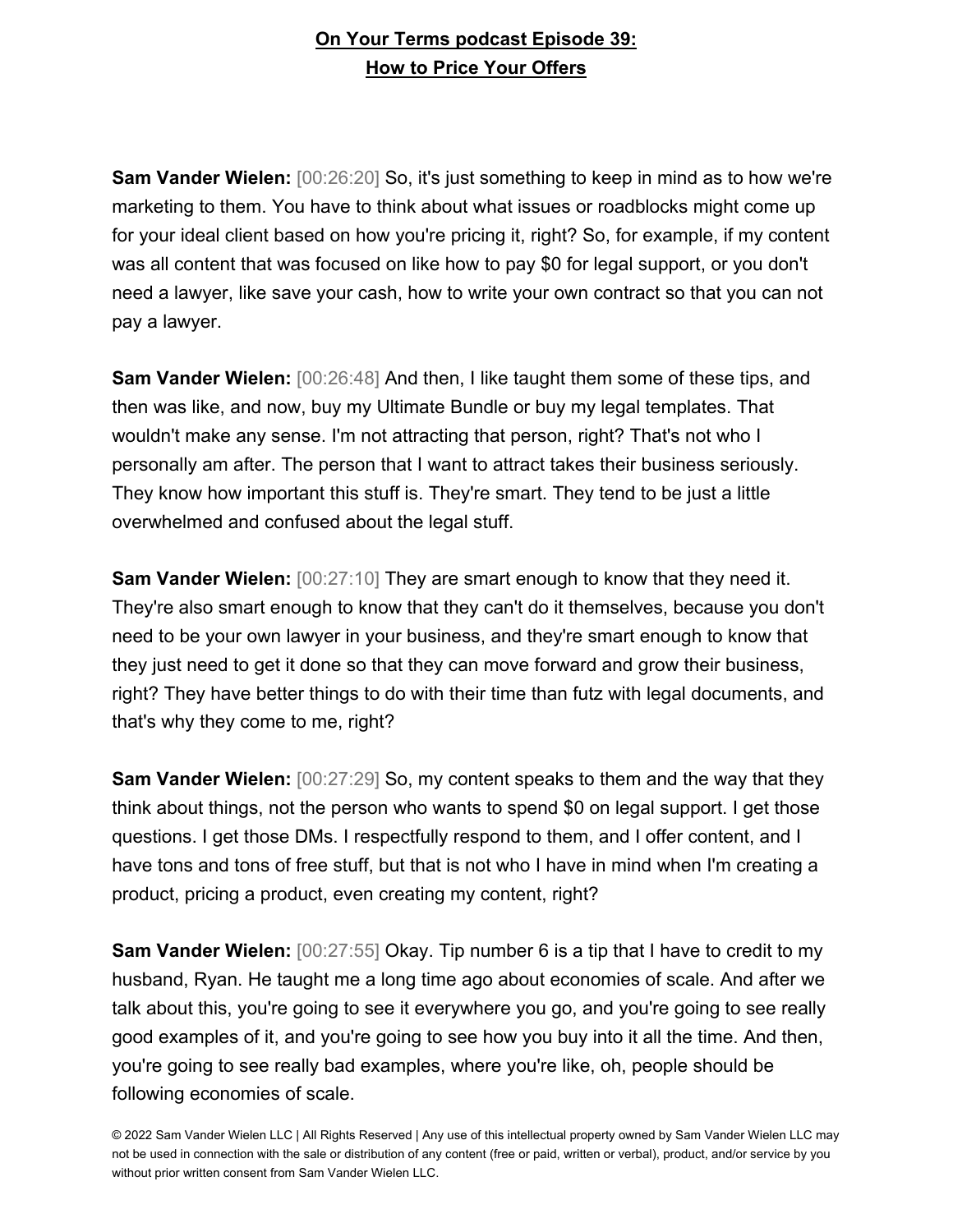**Sam Vander Wielen:** [00:28:14] So, disclaimer, I am not an econometrician. I am not at all intelligent about like economic stuff. My understanding of this is that essentially when it comes to economies of scale, we give people a reason to spend a little bit more to get more. So, here's an example. You offer a session with you for \$25, and then you say, but if you buy four sessions, you can have it for \$100. That doesn't make any sense, because why would somebody buy four sessions when they could just individually buy one session, and see how it goes, and just like rack it up, right?

**Sam Vander Wielen:** [00:28:48] Instead, you could make it like buy one session for \$25, buy four sessions for 80, right? So then, they feel like they're getting a little something for free, but you get them to spend \$80 instead of the \$25. It's more cash in the door. It helps you to be more sustainable in the long run. You see this constantly when you go to like The Gap or something, and they're like, buy one at this price, but buy three and you get like a serious discount, right?

**Sam Vander Wielen:** [00:29:13] It gets you to spend more than you would have had you just bought the one. Otherwise, why would you not just buy one or two? Even if you bought two, it would still be like cheaper, but then you spend a little bit more to get the three shirts for a little bit more money, but you see such a big savings that it makes sense in your brain, right? So, I see this all the time when I'm out and about, I will see the examples at the Gap or I see like people do on underwear all the time, but then I will be out and about and I will see something that will be at like a restaurant or something, and it will be like, buy one for \$5, buy four for \$20.

**Sam Vander Wielen:** [00:29:46] I'm like, why would you buy four? Like there's no incentive, right? I'll just buy two for \$10 and save my money. But if you told me I could get for \$15, then I'd spend 15 instead of the 10. So, that's how it works, essentially. I would think about this as your pricing things. I would work this in where it makes sense. I would especially think about this when it comes to like order bombs, and addons, and all that kind of stuff. It just tends to make sense to be like, oh, I can just add on like a little thing, it adds up, right?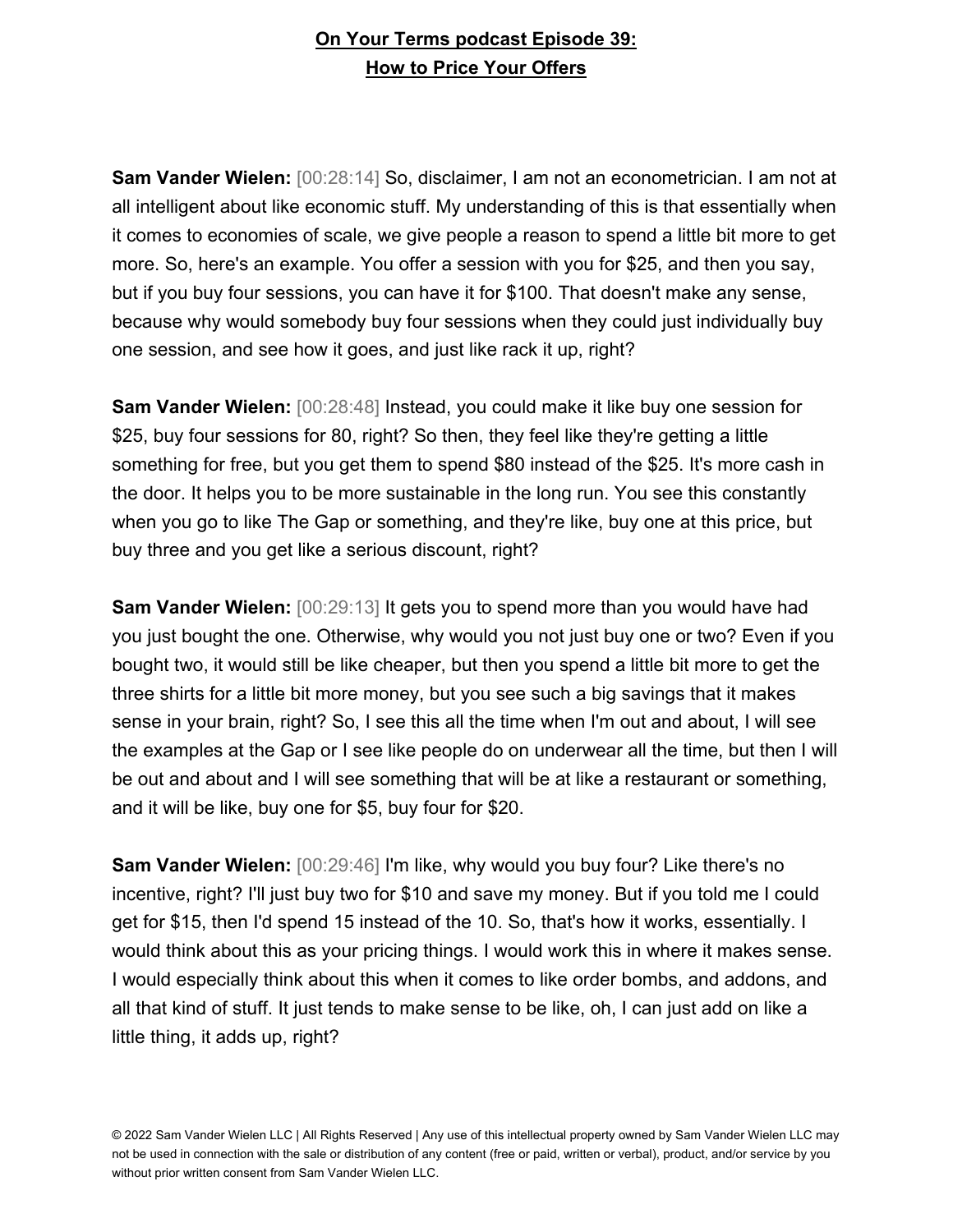**Sam Vander Wielen:** [00:30:15] Okay. Last but not least, I'm going to round out with tip number 7, and don't quit on me after that, because I'm going to give you a couple of tips before we go today about how to bump up your prices moving forward, whether you need to do that now or in the future, so hang with me even after tip number seven. Alright. For tip number 7 on how to price your offers, I want to talk with you about options, giving people options.

**Sam Vander Wielen:** [00:30:37] So, typically, in life, we like options, but when it comes to pricing your offers, I find that too many options leads to indecision or going with your lowest offer to hedge their bets. So, when I was a health coach, for example, I used to offer a one month, a three-month, and a six-month package. I thought, okay, I'm being super helpful, if somebody only wants me for one month, they can have me for one month.

**Sam Vander Wielen:** [00:31:01] If somebody wants me for three, if somebody wants me for six, I was just trying to be accommodating and helpful. It came from a scared place of like, if I don't offer these, then nobody will sign up with me, right? And what do you know? In the end, everybody went with the one month offer, because first of all, I also didn't follow economies of scale, so it literally was like one month was whatever price, three months was just three times that, and six months was six times that.

**Sam Vander Wielen:** [00:31:26] So, it was like it didn't even make any sense, right? You could use economies of scale here to make it so that if you had like a three-month and a six-month thing, you get them to spend more for the sixth month, but it's not just double your three-month, right? You use economies of scale to make it work for you, to get them to spend more money, but not just double, right? You have to give them an incentive.

**Sam Vander Wielen:** [00:31:46] So, everybody went with the one month package, right? And after the one month, especially as a health coach, where like you give them all these resources, and I gave them recipes, and tips, and all that, everybody would be like, I'm good, thanks, like have a nice life. It's not a sustainable way to build a business, so I don't recommend that. I think just integrating a lot of what we've talked about today, the options should make sense for you and your business based on the amount of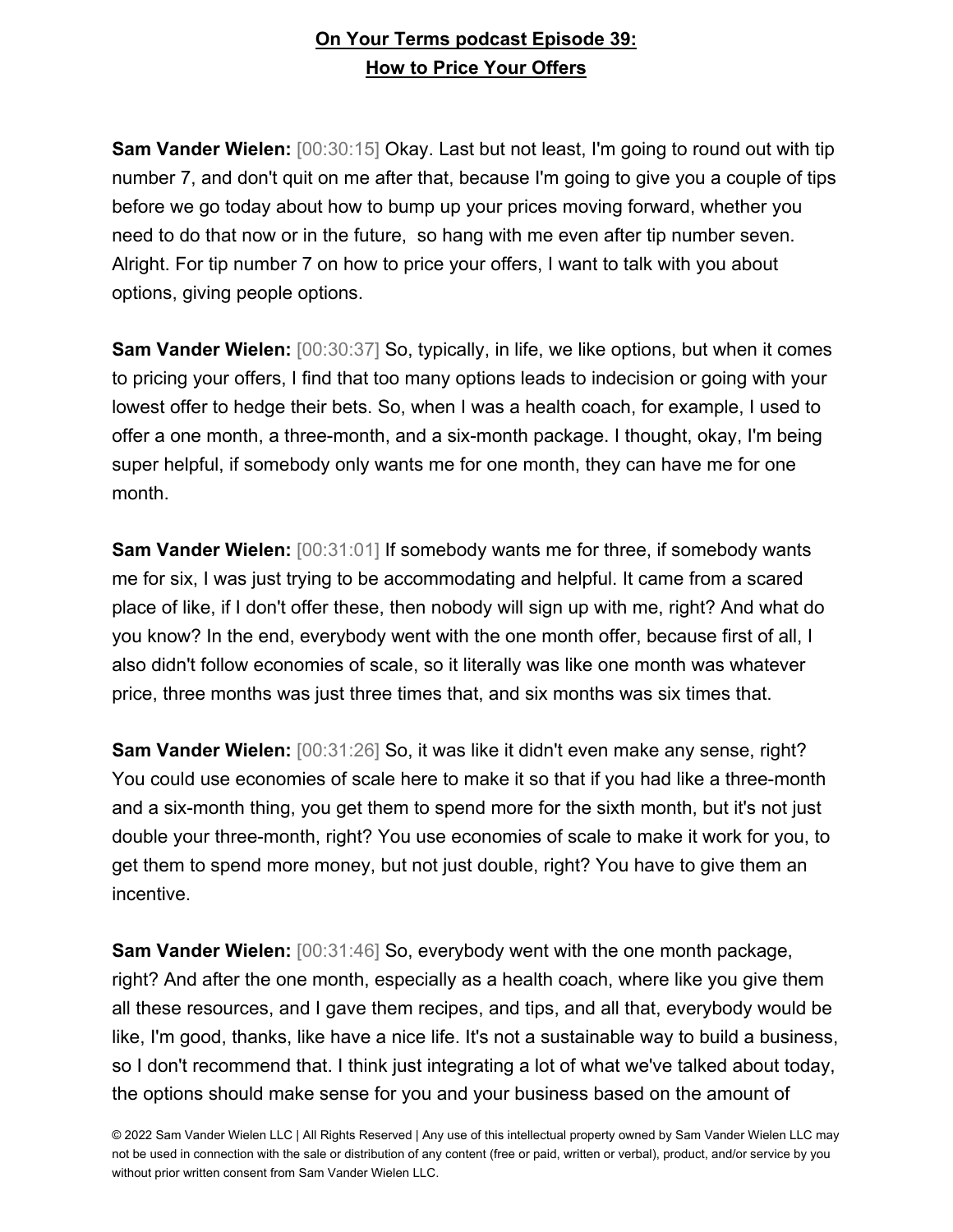support that is offered from you, the time and energy it takes from you, the value of what you're offering and what they're getting, the time it takes to support your client, and also the time it takes to reach your result, right?

**Sam Vander Wielen:** [00:32:24] So, like sometimes, people are pricing things based on like, oh, I'll offer a six-month package so that I get paid for six months, and it's like, but does it take your client six months generally, in your experience, to reach the result that you're teaching them? Right? If it doesn't, don't just drag it out, because that works for you financially. Ultimately, you won't have happy clients, right?

**Sam Vander Wielen:** [00:32:46] So, I really believe in creating options that work not only for you, but also that are in the best interests of your clients. I have a whole episode dedicated to taking really good care of your clients, treating them like they're family, the Olive Garden approach, I can link to that below, but I would definitely give that episode a listen to if you want to learn more about taking such good care of these clients that they keep signing up with you, they keep coming back, they refer other people. I feel like that would be a really good follow-up episode after this.

**Sam Vander Wielen:** [00:33:17] Okay. So, I did promise you that I would give you a couple of tips before we go on how to bump up your prices. So, based on what we talked about today, I would encourage you to keep working on your expertise, right? Whether that means working with more clients, getting another credential, finishing some sort of degree that you're working on, taking a class or certification program, like whatever it is, it can be that, it can also be working on your craft.

**Sam Vander Wielen:** [00:33:45] So, like if you're a copywriter, like just keep writing, and writing, and writing, or like with what I do, it's like the more and more I work with people, the more knowledge I'm gathering about what you guys are facing when it comes to legally protecting your business, and all of that just keeps snowballing, and accumulating, and makes me a better legal templates person, right? So, keep working on your expertise.

**Sam Vander Wielen:** [00:34:07] That's going to give you not only the legitimacy to raise your prices, but it's also going to give you the confidence. I also would encourage you,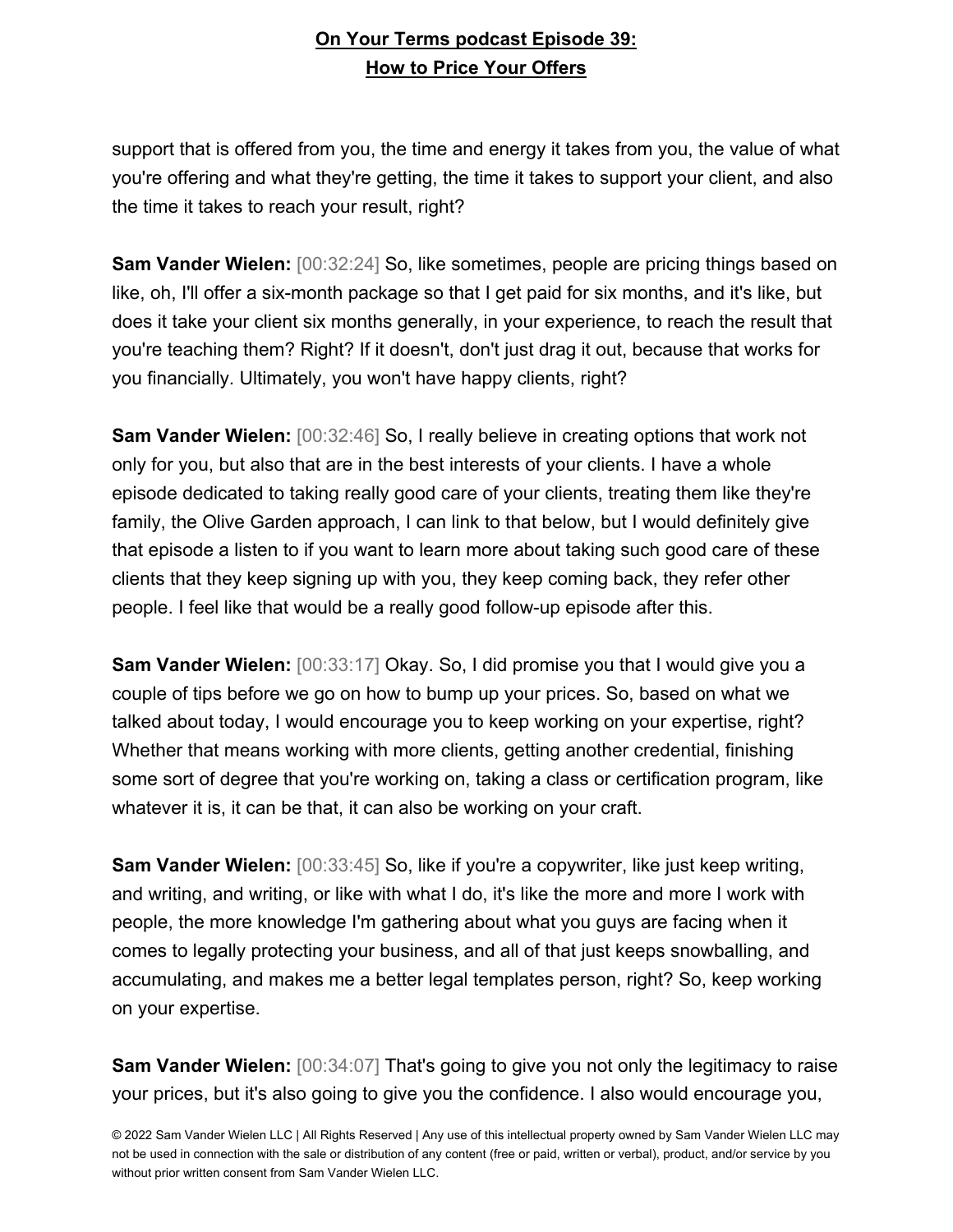as you're working with people, as you're creating freebies and stuff, to gather and share social proof, because the more that you have of that, the more that other people are going to more quickly and easily trust you, and want to work with you, and then respect your rates, right?

**Sam Vander Wielen:** [00:34:35] So, it might feel small in the beginning, and feel like, oh, I only have one or two people, or I'm not getting a lot of feedback, or whatever, but sharing what you have, and starting with where you're at, and then allowing it to snowball as you go over time. I would also keep working on your own confidence and belief in your worth, in your services, in what you do, in your outcomes that you create for people, in your credentials, and whatever you are, right?

**Sam Vander Wielen:** [00:35:03] Standing in your confidence as a coach, this one is huge, because no matter what you price your stuff, it will not matter if you don't feel confident in it. And I believe that this is true not just when it comes to pricing your offers, but when creating your offers in general. If you create something you don't feel great about, if you don't like the name of it, if you don't like the way it's set up, if you don't like the branding, if you don't like what you talk about in it, not only will you know, but everybody else will know, too, right? It comes across.

**Sam Vander Wielen:** [00:35:35] I do firmly believe that like one of the reasons why I've been able to sell millions, and millions, and millions of dollars in product of the Ultimate Bundle and of my legal templates is that I could stand here all day long and confidently talk with you about it in a genuinely excited, like proud way, right? I know how much it impacts people. I know how good it is. I know how much I like it. I know how much they like it. And I truly, deep down in my belly, in my heart, I believe in it, right? And I just think it's really good.

**Sam Vander Wielen:** [00:35:35] I know it's not for everybody, I know not everybody can afford it, that's okay, right? I understand that. But for those of you who it does work for, I really, really believe in it. And I think that that comes across in my stuff, right? And there's also just like a level of confidence in that, especially when it comes to pricing your stuff, that you're like, okay, I get emails from people all the time, I get nasty emails,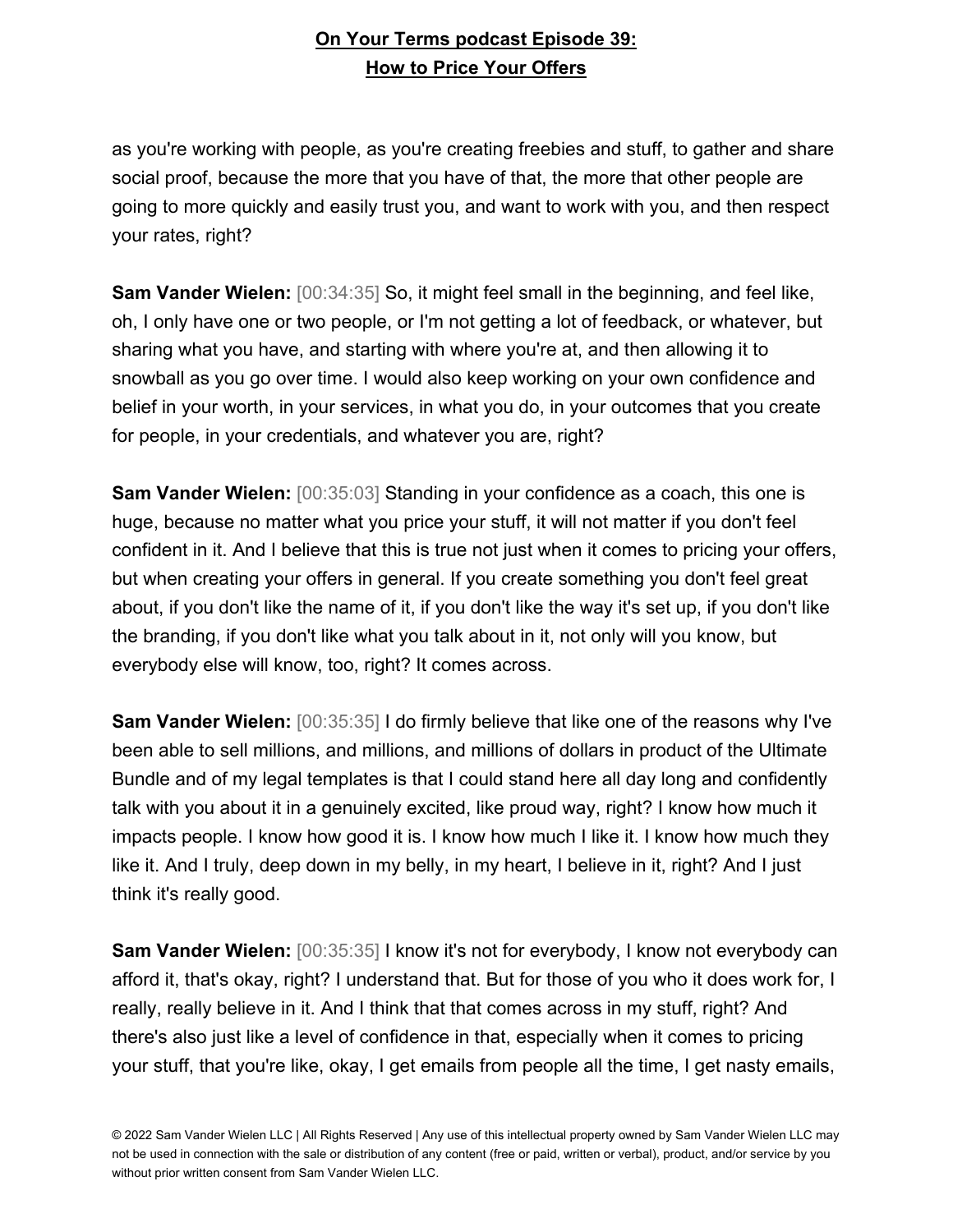I get nice emails all the time from people, would be like, hey, look, it's just not my budget right now, no problem, right?

**Sam Vander Wielen:** [00:36:36] When I was a younger entrepreneur, that kind of stuff would freak me out, and I would think, oh, my God, no one's going to buy this, that person said it, it's too expensive. You'll get a DM from somebody being like, how dare you charge that much for your coaching? I have a friend who like charges very high prices for her coaching, and she's like, "I get DMs from people who are like, 'How dare you think you can charge that much for what you do? Like who are you to do that?'"

**Sam Vander Wielen:** [00:36:59] You're going to get that stuff, but when you know that what you do is really good, and it's effective, and you feel proud of it, it's not going to be that triggering to you, right? So, when I get that stuff, I'm kind of just like, okay, like it's not for that person, it's not meant to be for everybody. So, to me, that feels like a really big relief. I'm like, it makes sense to me that if you write to me, and say, hey, this isn't for me, I hate you for pricing this as high, I'm like, well, that's okay, because it's not for everybody.

**Sam Vander Wielen:** [00:37:29] So, that person is going to be one of the people who wasn't for. That's okay. And I know how many people have paid for it, and loved it, and said they'd pay for it again, and they'd pay more, and they'd recommend to other people, and that they couldn't believe it was so affordable, it's like, I find that so funny about business in general. In the same day, I get emails from people being like, I would have paid twice as much for this, and then other people being like, this is highway robbery, I can't believe you're charging that, right?

**Sam Vander Wielen:** [00:37:53] I think that's just an important perspective to keep in mind. It's okay to not be for everybody as long as you are standing there at the end of the day feeling like you see the value in it, you will stand there all day long talking to the right people about it, that's all that's going to matter in the long run. I think that's like the best you can do.

**Sam Vander Wielen:**  $[00:38:13]$  So, I hope that this was helpful. I really appreciate you sticking with me through this gross voice that I have right now being sick. Hopefully, the